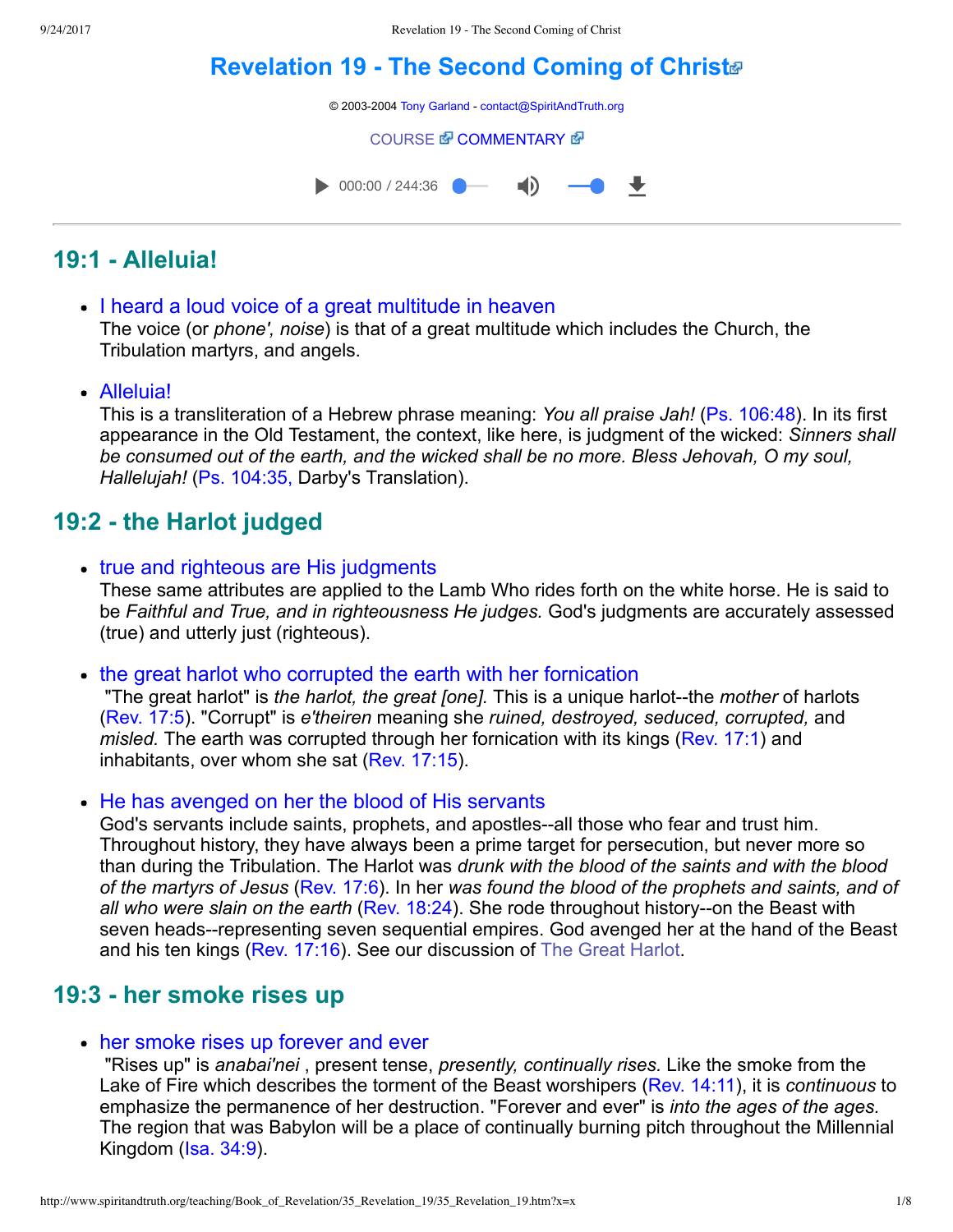# **19:4 Amen! Alleluia!**

• the twenty-four elders and four living creatures fell down and worshiped

These are the elders and living creatures John first saw in Chapter 4. The elders are most likely representatives of the church. The living creatures are angelic beings of a high order: cherubim. (See the discussion on [Revelation 4](http://www.spiritandtruth.org/teaching/Book_of_Revelation/19_Revelation_4/index.htm).) The elders and living creatures are frequently found falling in worship (Rev.  $4:10$ ;  $5:7-14$ ;  $7:9-11$ ; Rev.  $11:15-16$ ). The participation of the elders and living creatures indicates the great importance attached to the destruction of Babylon by heaven. Her destruction is an important step on the way to establishing the Millennial Kingdom on earth.

# **19:56 praise our God**

praise our God all you His servants

The voice is probably that of an angel of high rank, such as one of the living creatures. This is an imperative command: *You all praise!* Those who praise include the martyrs of the Tribulation and all of history. The depth of their persecution empowers the height of their praise!

• as the sound of many thunderings

Imagine the largest stadium in the world, filled to overflowing with a thundering crowd. Now multiply that by one thousand, ten thousand, even myriad of myriads ([Rev. 5:11](http://www.spiritandtruth.org/bibles/nasb/b66c005.htm#Rev._C5V11)). At the signal, they all SHOUT:

## **Alleluia!**

Their praise precedes His victory [\(Jdg. 20:18](http://www.spiritandtruth.org/bibles/nasb/b07c020.htm#Jdg._C20V18)). *Let the high praises of God be in their mouth, and a twoedged sword in their hand* [\(Ps. 149:6](http://www.spiritandtruth.org/bibles/nasb/b19c149.htm#Ps._C149V6)).

• the Lord God Omnipotent reigns

"Omnipotent" is *pantokra'tor*: all-powerful, almighty [\(Job 42:2;](http://www.spiritandtruth.org/bibles/nasb/b18c042.htm#Job_C42V2) Isa. 40:12-15). *With God all things are possible* [\(Mat. 19:26](http://www.spiritandtruth.org/bibles/nasb/b40c019.htm#Mat._C19V26)).

## **19:7 marriage of the Lamb**

• the marriage of the Lamb has come

The rejoicing is *because* the marriage has come. We believe the bride is the Church, having been previously taken to heaven in the [Rapture of the Church](http://www.spiritandtruth.org/teaching/Book_of_Revelation/19_Revelation_4/index.htm). As Eve was united with Adam in marriage, but also of his body (Gen. 2:21-24), so the Church is baptized into Christ's body by the Holy Spirit [\(1Cor. 12:13](http://www.spiritandtruth.org/bibles/nasb/b46c012.htm#1Cor._C12V13)).

# **19:7 Jewish Wedding Analogy**

• The Jewish Wedding Analogy

The scriptures are given in a Jewish context ( $Rom. 9:3-5$ ). The marriage of the Lamb is patterned after a Jewish wedding.

| <b>Step</b>              | <b>Description</b>                                                                                                              | <b>Scriptures</b>                                      |
|--------------------------|---------------------------------------------------------------------------------------------------------------------------------|--------------------------------------------------------|
| Marriage<br>Covenant     | The father pays for the bride and establishes the<br>marriage covenant. If the son is old enough, he goes<br>on his own behalf. | Acts 20:28, 1Cor.<br>6:19-20, 11:25, Eph.<br>$5:25-27$ |
| <b>Bridal</b><br>Chamber | The son returns to his father's house and prepares the<br>bridal chamber.                                                       | John 6:62, 14:2,<br>Acts 1:9-11                        |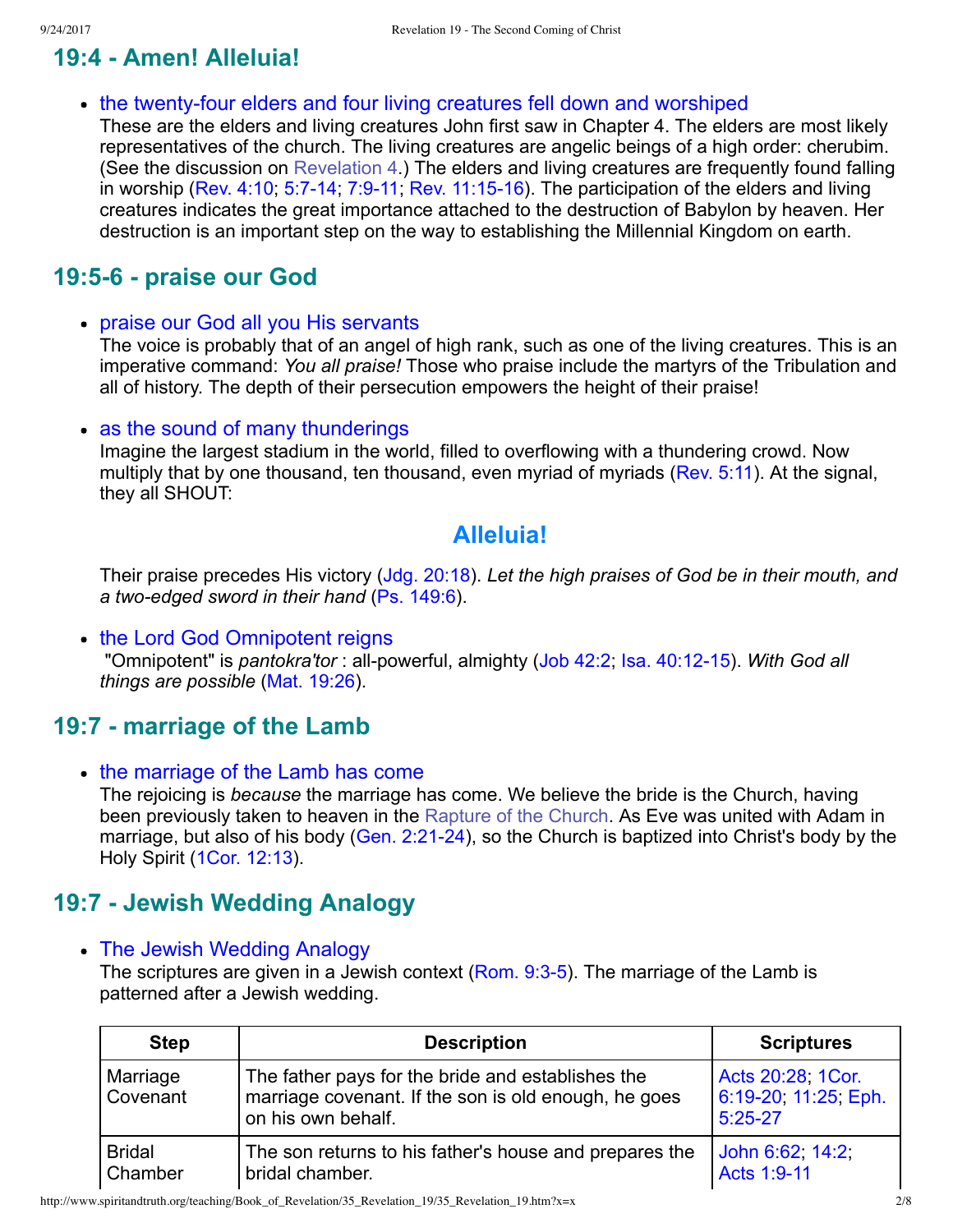| Prepared                 |                                                                                                        |                                        |
|--------------------------|--------------------------------------------------------------------------------------------------------|----------------------------------------|
| <b>Bride Fetched</b>     | At a time determined by the father, the groom fetches<br>the bride to bring her to his father's house. | Mat. 24:36, John<br>14:3, 1Th. 4:13-18 |
| <b>Bride</b><br>Cleansed | The bride undergoes ritual cleansing prior to the<br>wedding ceremony.                                 | 1Cor. 3:12-15, Rev.<br>$19:7 - 8$      |
| Wedding<br>Ceremony      | The private wedding ceremony.                                                                          | Rev. 19:7                              |
| Consummation             | In the privacy of the bridal chamber the bride and<br>groom consummate the marriage.                   | <b>Rev. 19:7</b>                       |
|                          | Marriage Feast   The celebratory wedding feast which many people<br>attend.                            | Mat. 22:1-14, 25:1-<br>13 Luke 12:36   |

# **19:7 Roles in the Wedding Party**

#### • Marriage roles in the Old Testament

In the *Song of Solomon* and Psalm [45](http://www.spiritandtruth.org/bibles/nasb/b19c045.htm#Ps._C45V1), we see mention of supporting roles in the wedding: virgins, companions of the groom, friends. These *attend* the wedding, but they do not get married.

#### • Marriage roles in the New Testament

John the Baptist said *He who has the bride is the bridegroom; but the friend of the bridegroom, who stands and hears him, rejoices greatly because of the bridegroom's voice. Therefore this joy of mine is fulfilled* [\(John 3:29](http://www.spiritandtruth.org/bibles/nasb/b43c003.htm#John_C3V29)). From this, we learn three things: 1) Christ is a bridegroom; 2) Christ has a bride (those coming to Him) 3) John the Baptist is not of the bride, but is the *friend of the bridegroom.*

# **19:7 Israel Married to Jehovah**

Old Testament analogy indicates Israel is the wife of Jehovah

Israel is the unfaithful wife of Jehovah. He has already married her ([Jer. 3:1](http://www.spiritandtruth.org/bibles/nasb/b24c003.htm#Jer._C3V1), [14\)](http://www.spiritandtruth.org/bibles/nasb/b24c003.htm#Jer._C3V14). She committed adultery so he put her away with a certificate of divorce ([Jer. 3:8](http://www.spiritandtruth.org/bibles/nasb/b24c003.htm#Jer._C3V8); [Hos. 2:2](http://www.spiritandtruth.org/bibles/nasb/b28c002.htm#Hos._C2V2)). Although she was unfaithful, God promises that he will restore their marriage ([Hos. 2:16](http://www.spiritandtruth.org/bibles/nasb/b28c002.htm#Hos._C2V16), 19-20). Having been a wife, now divorced, and yet to be reunited, she does not qualify as a virgin bride ([Lev. 21:14\)](http://www.spiritandtruth.org/bibles/nasb/b03c021.htm#Lev._C21V14).

# **19:7 Jerusalem Married to God**

God promises to restore Jerusalem as a bride

God uses the analogy of a groom rejoicing over his bride when describing His restoration of Jerusalem ( $Isa. 54:1-15$ ,  $Isa. 62:1-5$ ,  $Eze. 16:1-8$ ). It is in this sense that the New Jerusalem is said to be the Lamb's wife ([Rev. 21:2,](http://www.spiritandtruth.org/bibles/nasb/b66c021.htm#Rev._C21V2) [9](http://www.spiritandtruth.org/bibles/nasb/b66c021.htm#Rev._C21V9)). Although the marriage of the Lamb occurs prior to the Second Coming, these Old Testament promises concerning Jerusalem form the basis for the restoration of the city in the Millennial Kingdom as well as the city being His bride in the eternal state. She will be the ultimate residence of all the saints of every age.

# **19:7 Church Betrothed to Christ**

#### • the bride is the Body of Christ

The wedding analogy is used throughout the New Testament to teach relational truths concerning believers and Christ. Paul told the Corinthian church she was betrothed as a virgin to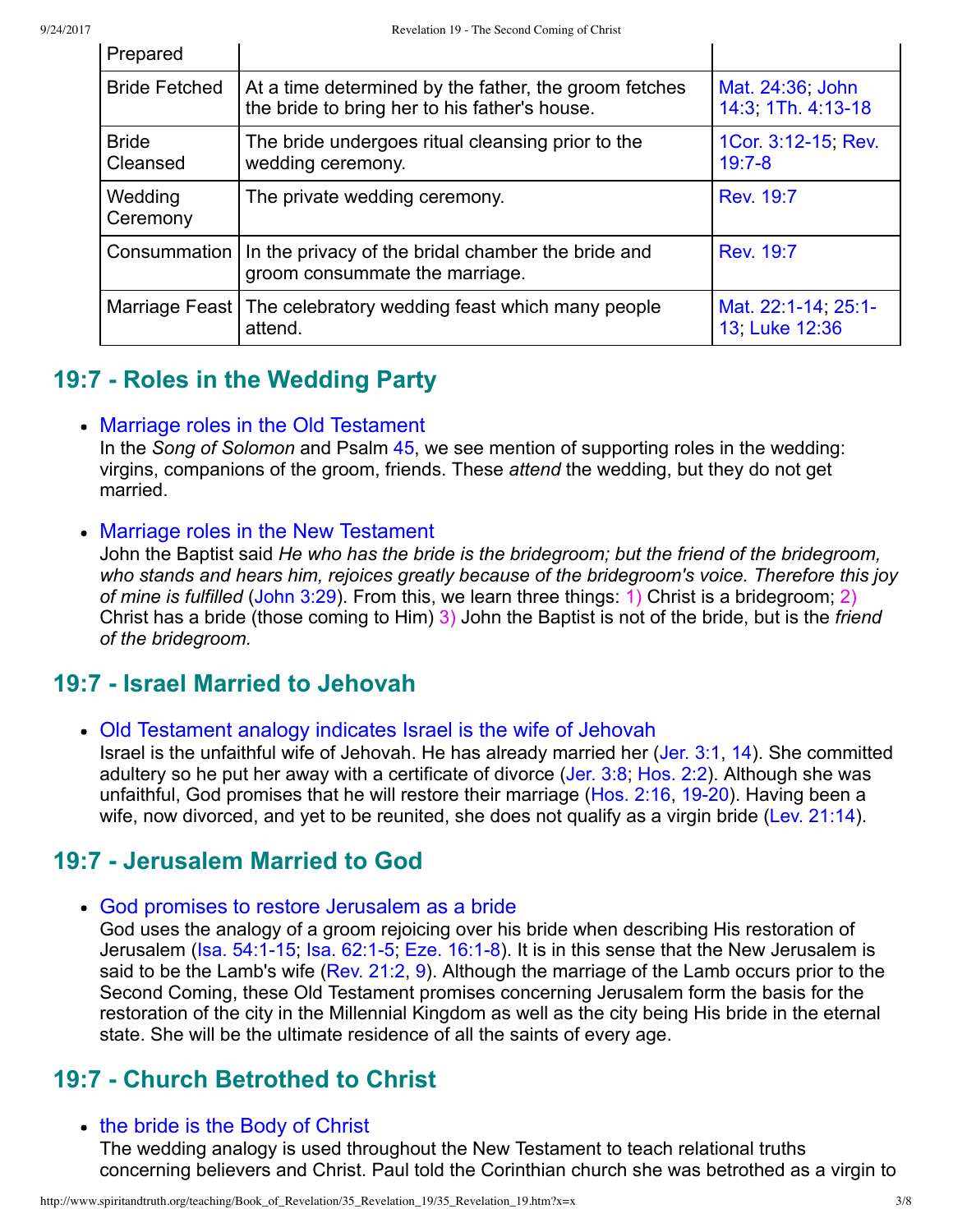Christ ([2Cor. 11:2](http://www.spiritandtruth.org/bibles/nasb/b47c011.htm#2Cor._C11V2)). Paul's extensive and important teaching concerning the *one-flesh* relationship between husbands and wives is *founded upon* the spiritual union between Christ and the Church, His body ([Eph. 5:2430\)](http://www.spiritandtruth.org/bibles/nasb/b49c005.htm#Eph._C5V24). As Eve is of Adam's body and united to him, so the Church is the *body of Christ* and united with Him by Spirit-baptism [\(1Cor. 12:13](http://www.spiritandtruth.org/bibles/nasb/b46c012.htm#1Cor._C12V13)). " On this rock I will build my church " [\(Mat. 16:18\)](http://www.spiritandtruth.org/bibles/nasb/b40c016.htm#Mat._C16V18).

## **19:7 Israel, the Church, the New Jerusalem**

#### • the bride is the Body of Christ

1) Israel is the bride of Jehovah. Her marriage is in the process of restoration during the Tribulation.

2) The Church is in heaven, having been raptured. She is wed to Christ before His return. 3) Jerusalem is restored during the Millennial Kingdom--a time of great blessing. Her ultimate restoration is found in the New Jerusalem in the eternal state. As wife of the Lamb, she is the residence of the entire wedding party comprising saints of every age. Then, God and the Lamb will be its temple [\(Rev. 21:22](http://www.spiritandtruth.org/bibles/nasb/b66c021.htm#Rev._C21V22)).

## **19:7 made herself ready**

#### • His wife has made herself ready

 "Has made herself ready" is *she has prepared herself.* This statement is best understood in the relationship of true Biblical works and faith. True works depend upon faith, but faith is a gift of God. Like Paul, she made herself ready by the power of God working in her (Col. 1:27-29). Her [preparation probably includes her judgment at the Judgment Seat \(](http://www.spiritandtruth.org/bibles/nasb/b46c003.htm#1Cor._C3V9)*bema* ) of Christ (1Cor. 3:9 15).

## **19:8 to her it was granted**

• to her it was granted to be arrayed in fine linen

Jesus taught a parable indicating that wedding garments are required in order to attend the wedding feast (Mat.  $22:2-14$ ). The bride obtains her fine linen from the groom (Eph.  $5:25-27$ ). Since she wears her garments at the Second Coming, this implies the marriage takes place prior to her return with Christ. The white linen she wears was promised to the overcomers in the church at Sardis [\(Rev. 3:4\)](http://www.spiritandtruth.org/bibles/nasb/b66c003.htm#Rev._C3V4). The Laodicean church was told to obtain these garments *from Christ* [\(Rev. 3:18\)](http://www.spiritandtruth.org/bibles/nasb/b66c003.htm#Rev._C3V18).

• the fine linen is the righteous acts of the saints

 "Righteous acts" is *dikaio'mata,* righteous [things]: those of her acts which survived judgment at the Judgment Seat of Christ (1Cor. 3:9-15).

## **19:9 the marriage supper**

• blessed are those who are called to the marriage supper of the Lamb

They are blessed because attendance at the marriage supper is equivalent with finding entry into the kingdom of God [\(Luke 14:15\)](http://www.spiritandtruth.org/bibles/nasb/b42c014.htm#Luke_C14V15). This is one of [seven blessings](http://www.spiritandtruth.org/teaching/Book_of_Revelation/11_Revelation_1_3-4/index.htm) given in the book of Revelation. The *sons of the kingdom* are Israel, but they rejected the invitation which then went out to the world. The Roman centurion, a Gentile, found entry to the wedding feast when many Jews did not. (Mat. 8:10-12). At the end of the parable of the wedding feast, Jesus indicated *many are called, but few are chosen* ([Mat. 22:14](http://www.spiritandtruth.org/bibles/nasb/b40c022.htm#Mat._C22V14)). Those who are chosen are the predestined, the elect of God [\(Rev. 17:14](http://www.spiritandtruth.org/bibles/nasb/b66c017.htm#Rev._C17V14)). Since the bride needs no invitation to her own marriage supper, this invitation is to those saints who are not part of the Church: believers prior to the Day of Pentecost and after the removal of the body of Christ from the earth at the Rapture. They were never baptized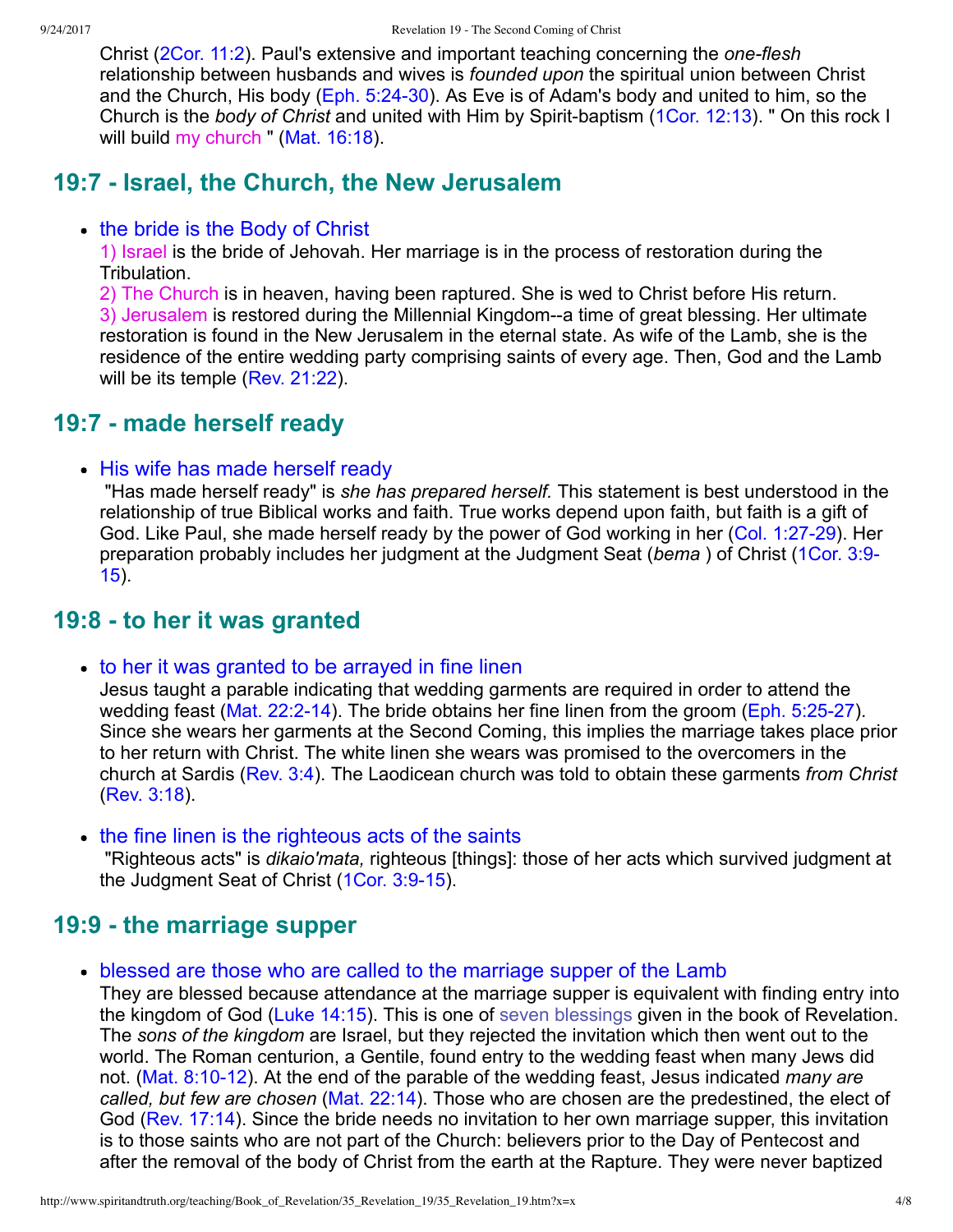by the Spirit into Christ. The supper occurs during the Millennial Kingdom so that Old Testament saints ([Isa. 26:19;](http://www.spiritandtruth.org/bibles/nasb/b23c026.htm#Isa._C26V19) [Dan. 12:2](http://www.spiritandtruth.org/bibles/nasb/b27c012.htm#Dan._C12V2)) and Tribulation saints ([Rev. 20:4](http://www.spiritandtruth.org/bibles/nasb/b66c020.htm#Rev._C20V4)) are resurrected and able to attend.

# **19:10 worship God!**

- I fell at his feet to worship him [John tries to worship the angel, but is reminded that it is God alone Who is to be worshiped \(Ex.](http://www.spiritandtruth.org/bibles/nasb/b02c020.htm#Ex._C20V3) 20:34; [Col. 2:18\)](http://www.spiritandtruth.org/bibles/nasb/b51c002.htm#Col._C2V18).
- the testimony of Jesus

 "Testimony" is *martyri'a* : witness, attestation. The testimony *of Jesus* could mean testimony provided by Jesus or testimony about Jesus. Although both are true, the context of the book of Revelation (martyrdom and persecution) indicates that testimony *about* Jesus is the reason the saints suffer.

• is the spirit of prophecy

Prophecy is empowered by the Holy Spirit [\(2S. 23:2](http://www.spiritandtruth.org/bibles/nasb/b10c023.htm#2S._C23V2); [Mat. 22:43;](http://www.spiritandtruth.org/bibles/nasb/b40c022.htm#Mat._C22V43) [Acts 1:16](http://www.spiritandtruth.org/bibles/nasb/b44c001.htm#Acts_C1V16)). The prophets prophesied by the *Spirit of Christ* within them (1Pe. 1:10-12). No prophecy came by personal motivation, but only as men of God were moved by the Holy Spirit ([2Pe. 1:19](http://www.spiritandtruth.org/bibles/nasb/b61c001.htm#2Pe._C1V19)).

# **19:11 heaven opened**

• He who sat on him was called Faithful and True

This is the Lamb, riding forth as a glorified man. The overcomer who rode forth at the opening of the first seal also rode a white horse ([Rev. 6:2](http://www.spiritandtruth.org/bibles/nasb/b66c006.htm#Rev._C6V2)). He was not the True Overcomer, but an imposter: Antichrist. Now, the True Overcomer rides forth to defeat the false overcomer. Previously, He was called the "faithful witness" ([Rev. 1:5\)](http://www.spiritandtruth.org/bibles/nasb/b66c001.htm#Rev._C1V5). He alone is a reliable witness to Himself [\(John 8:14](http://www.spiritandtruth.org/bibles/nasb/b43c008.htm#John_C8V14)). He even referred to Himself as "truth" ([John 14:6](http://www.spiritandtruth.org/bibles/nasb/b43c014.htm#John_C14V6)).

• in righteousness He judges and makes war

"He judges and makes war" are both present-tense verbs: *He is judging and making war*. He is actively engaged in these activities *during* His ride. The most extreme slaughter of all history, [The Campaign of Armageddon](http://www.spiritandtruth.org/teaching/Book_of_Revelation/31_Revelation_16/index.htm), will be a "just war." His just judgment in overthrowing the Beast and his armies will also characterize His rule during the Millennial Kingdom (Isa. 9:6-7).

## **19:12 many crowns**

• on His head were many crowns

He no longer wears the crown of thorns ([Mat. 27:29\)](http://www.spiritandtruth.org/bibles/nasb/b40c027.htm#Mat._C27V29). His many crowns reflect the different [aspects of His righteous rule. For example, He will combine both](http://www.spiritandtruth.org/bibles/nasb/b38c006.htm#Zec._C6V11) *kingly* and *priestly* rule (Zec.  $6:11-13$ ).

#### • He had a name written which no one knew except Himself

The riddle of His unknown name surfaces many places in Scripture:

- 1) The proverb writer gives a riddle concerning the name of the Son of God ([Pr. 30:4](http://www.spiritandtruth.org/bibles/nasb/b20c030.htm#Pr._C30V4)).
- 2) God tells Israel to follow the Angel of the Lord and that God's name is in Him ([Ex. 23:21](http://www.spiritandtruth.org/bibles/nasb/b02c023.htm#Ex._C23V21)).
- 2) Jacob wrestles with a man (the Angel of the Lord) and asks His name [\(Gen. 32:29\)](http://www.spiritandtruth.org/bibles/nasb/b01c032.htm#Gen._C32V29).

3) Samson's parents ask the Angel of the Lord concerning His name [\(Jdg. 13:6,](http://www.spiritandtruth.org/bibles/nasb/b07c013.htm#Jdg._C13V6) [18\)](http://www.spiritandtruth.org/bibles/nasb/b07c013.htm#Jdg._C13V18).

The Angel steadfastly refuses to share His unknown name. This is private information between the Father and the Son and indicates their intimacy is superior to all other relationships.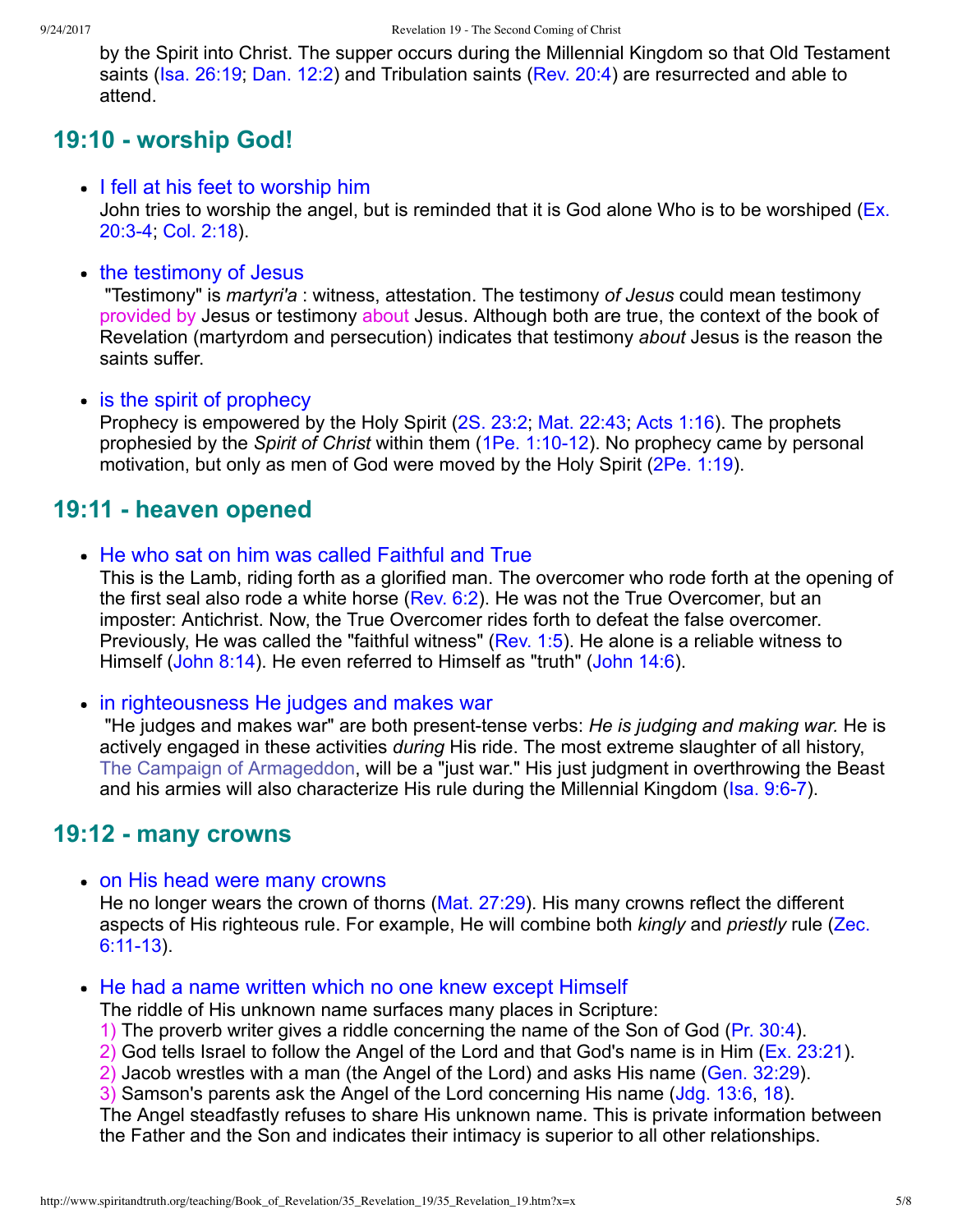# **19:13 robe dipped in blood**

#### • robe dipped in blood

Scripture indicates there will be great slaughter at His coming [\(Luke 19:27;](http://www.spiritandtruth.org/bibles/nasb/b42c019.htm#Luke_C19V27) [Rev. 14:20](http://www.spiritandtruth.org/bibles/nasb/b66c014.htm#Rev._C14V20)). This is not *His* blood shed at Calvary at His First Coming. This image is *predictive* of the blood of His enemies which will stain His garments due to the great slaughter when He treads the winepress of the wrath of God ([Isa. 63:3](http://www.spiritandtruth.org/bibles/nasb/b23c063.htm#Isa._C63V3)) at His Second Coming.

#### called the Word of God

A unique title of Jesus used by John the Apostle [\(John 1:1](http://www.spiritandtruth.org/bibles/nasb/b43c001.htm#John_C1V1), [14;](http://www.spiritandtruth.org/bibles/nasb/b43c001.htm#John_C1V14) [1Jn. 1:1](http://www.spiritandtruth.org/bibles/nasb/b62c001.htm#1Jn._C1V1), [5:7](http://www.spiritandtruth.org/bibles/nasb/b62c005.htm#1Jn._C5V7) [textus receptus]; [Rev. 1:2\)](http://www.spiritandtruth.org/bibles/nasb/b66c001.htm#Rev._C1V2). This provides further evidence that John the Apostle wrote Revelation. See our discussion concerning [Authorship.](http://www.spiritandtruth.org/teaching/Book_of_Revelation/04_introduction/index.htm) " The *Logos* or Word is the expression of God's nature in understandable terms, and whether those terms be mercy or judgment they are both equally the message of God. "

### **19:14 armies in heaven**

• armies in heaven

The army is composed of *saints,* [a term which includes both angels \(Dan. 8:13\) and men \(Ps.](http://www.spiritandtruth.org/bibles/nasb/b19c016.htm#Ps._C16V3) 16:3; [34:9](http://www.spiritandtruth.org/bibles/nasb/b19c034.htm#Ps._C34V9); [Acts 9:13](http://www.spiritandtruth.org/bibles/nasb/b44c009.htm#Acts_C9V13)). Joel indicates that God's *mighty ones* will be among them--almost certainly a reference to angels [\(Joel 3:11](http://www.spiritandtruth.org/bibles/nasb/b29c003.htm#Joel_C3V11)). We also know that believers will be in this company [\(Rev. 17:14\)](http://www.spiritandtruth.org/bibles/nasb/b66c017.htm#Rev._C17V14). Since Old Testament believers are not resurrected until the end of Jacob's time of trouble [\(Dan. 12:2](http://www.spiritandtruth.org/bibles/nasb/b27c012.htm#Dan._C12V2)) and tribulation saints are not resurrected until they begin their reign in the Millennial Kingdom [\(Rev. 20:4](http://www.spiritandtruth.org/bibles/nasb/b66c020.htm#Rev._C20V4)), it appears that only the Church-having been resurrected at the Rapture--will ride forth with Christ and the angels.

### **19:15 strike the nations**

• out of His mouth goes a sharp sword, that with it He should strike the nations

 "Strike" is *pata'xe* : strike down, slay, as inflicting a heavy or fatal blow. The sword represents the *sword of the Spirit*, the word of God [\(Eph. 6:17](http://www.spiritandtruth.org/bibles/nasb/b49c006.htm#Eph._C6V17)). He will slay them according to God's spoken and written standard-especially the testimony in the ark of the covenant ([Rev. 11:19](http://www.spiritandtruth.org/bibles/nasb/b66c011.htm#Rev._C11V19); [15:5](http://www.spiritandtruth.org/bibles/nasb/b66c015.htm#Rev._C15V5)). He *shall strike the earth with the rod of His mouth, and with the breath of His lips He shall slay the wicked* [\(Isa. 11:4](http://www.spiritandtruth.org/bibles/nasb/b23c011.htm#Isa._C11V4) cf. [Isa. 49:2\)](http://www.spiritandtruth.org/bibles/nasb/b23c049.htm#Isa._C49V2).

• He Himself will rule them with a rod of iron

 "He Himself will rule" is *He, He shall rule* and emphasizes Christ as the One Whose right it is to rule. After millennia of corrupt rule, the Righteous One, *Shiloh,*  "to Him Whose right it is," shall ascend the throne of David on earth. This is the promised rule of the child Who was born by the woman who fled to the wilderness ([Rev. 12:5](http://www.spiritandtruth.org/bibles/nasb/b66c012.htm#Rev._C12V5)). His initial rule is *violent:*  "they shall be dashed to pieces like the potter's vessel" [\(Ps. 2:9\)](http://www.spiritandtruth.org/bibles/nasb/b19c002.htm#Ps._C2V9). "Rod" is *hra'bdo* : rod, staff, or scepter. Balaam saw this scepter which was to rise from Israel (Num. 24:17-19). Jacob also prophesied over Judah regarding the scepter ([Gen. 49:10](http://www.spiritandtruth.org/bibles/nasb/b01c049.htm#Gen._C49V10)). Nebuchadnezzar's dream records the smashing of earthly kingdoms by Messiah (Dan. 2:44-45) as does Daniel's night vision (Dan. 7:13-14, [27](http://www.spiritandtruth.org/bibles/nasb/b27c007.htm#Dan._C7V27)).

### **19:15 treads the winepress**

#### • He Himself treads the winepress

 "He Himself" is *He, He is presently treading* which emphasizes that He alone will do the fighting ( $Isa. 63:3-5$ ). His feet "as if refined in a furnace" ([Rev. 1:15](http://www.spiritandtruth.org/bibles/nasb/b66c001.htm#Rev._C1V15)) foreshadowed the trampling in judgment at His Second Coming.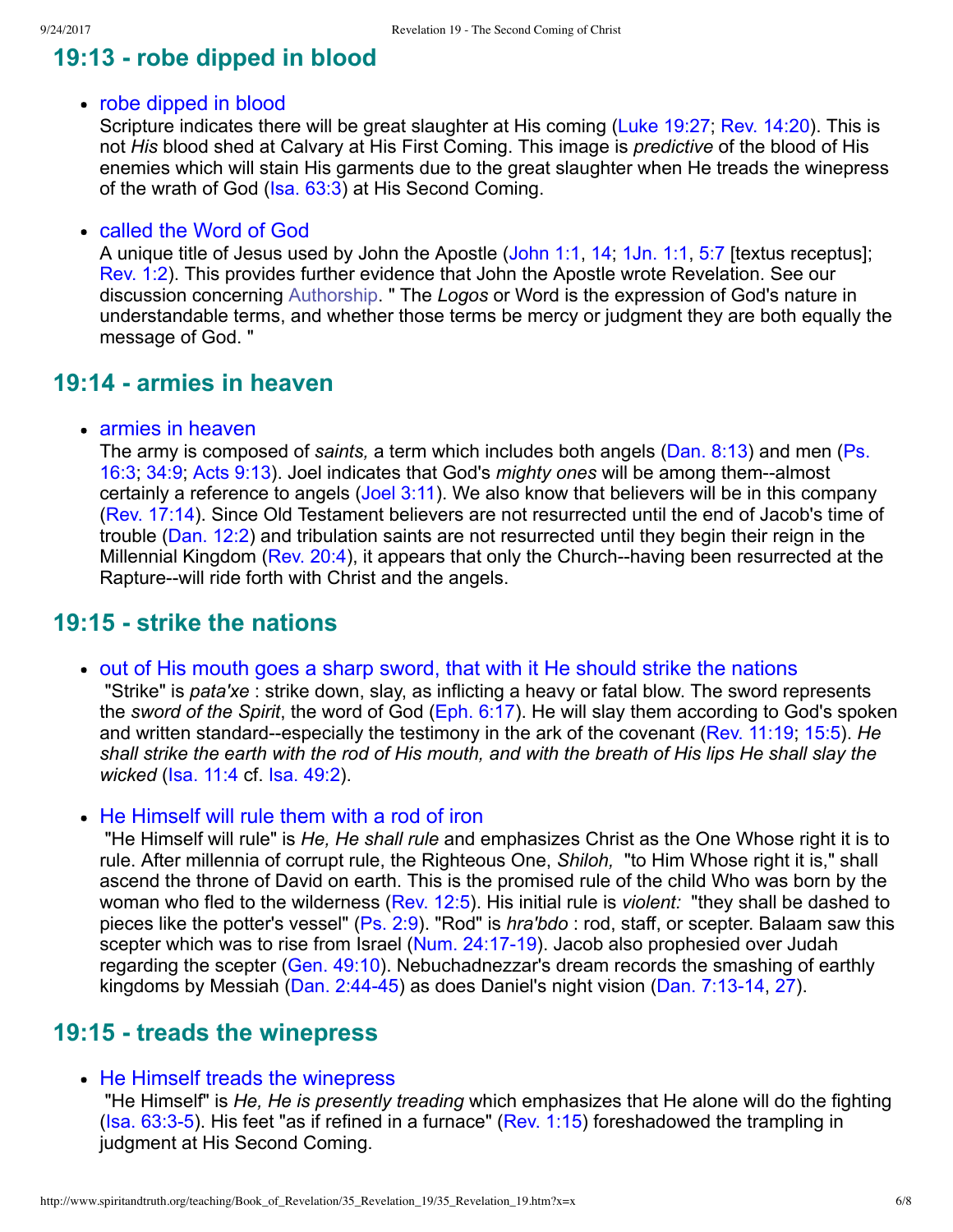## **19:16 KING OF KINGS**

KING OF KINGS AND LORD OF LORDS

These expressions are carried over from the Old Testament Hebrew ([Deu. 10:17](http://www.spiritandtruth.org/bibles/nasb/b05c010.htm#Deu._C10V17)) which lacked comparative (e.g., *greater* ) and superlative (e.g., *greatest* ) forms. He is the *supreme King among kings* and the *supreme Lord among lords*.

## **19:17-18 - gather for the supper**

gather together for the supper of the great God

This supper is to be contrasted with the marriage supper [\(Rev. 19:9](http://www.spiritandtruth.org/bibles/nasb/b66c019.htm#Rev._C19V9)), both of which are hosted by God. Here, God reverses the normal role of sacrifice where *men* sacrifice *animals* to *God.* Now, *God* sacrifices *men* to *animals* . Jesus indicated that those who were "taken" in judgment at His return would be feasted upon by wild birds (Mat. 24:27-28; Luke 17:34-37 cf. Job 39:27-30).

## **19:19 gathered to make war**

I saw the beast and the kings of the earth gathered together to make war

This is the Beast which John saw rise from the sea in [Revelation 13](http://www.spiritandtruth.org/teaching/Book_of_Revelation/28_Revelation_13/index.htm). He, his ten kings, and the kings of the earth, were all gathered by unclean spirits to [Armageddon](http://www.spiritandtruth.org/teaching/Book_of_Revelation/31_Revelation_16/index.htm) (Rev. 16:13-16). The [angel prophesied that they would war against the Lamb and He would overcome them \(Rev.](http://www.spiritandtruth.org/bibles/nasb/b66c017.htm#Rev._C17V14) 17:14). These kings of the End are the ones who fail to kiss the Son and wind up fulfilling Psalm [2:](http://www.spiritandtruth.org/bibles/nasb/b19c002.htm#Ps._C2V1) *The kings of the earth set themselves and the rulers take counsel together against the LORD and against His Anointed [Messiah], saying, 'Let us break their bonds in pieces and cast away their cords from us.'* ([Ps. 2:23\)](http://www.spiritandtruth.org/bibles/nasb/b19c002.htm#Ps._C2V2). The Second Coming of Christ is God's response: *He who sits in the heavens shall laugh; The Lord shall hold them in derision. Then He shall speak to them in His wrath, And distress them in His deep displeasure* (Ps. 2:4-5).

#### gathered together to make war against Him

 "Gathered together" is *synegme'na,* perfect tense: having already gathered together. They were gathered by the unclean spirits to Armageddon (Rev.  $16:13-16$ ). They have unwittingly followed Joel's instructions, they have beat their plowshares into swords and their pruning hooks into spears ([Joel 3:9\)](http://www.spiritandtruth.org/bibles/nasb/b29c003.htm#Joel_C3V9). See our discussion of [The Campaign of Armageddon](http://www.spiritandtruth.org/teaching/Book_of_Revelation/31_Revelation_16/index.htm). *My determination is to gather the nations to My assembly of kingdoms, to pour on them My indignation, all My fierce anger; all the earth shall be devoured with the fire of My jealousy* ([Zep. 3:8\)](http://www.spiritandtruth.org/bibles/nasb/b36c003.htm#Zep._C3V8).

## **19:20 captured**

• the beast was captured and with him the False Prophet

The beast who arose from the sea--the Antichrist [\(Rev. 13:1\)](http://www.spiritandtruth.org/bibles/nasb/b66c013.htm#Rev._C13V1), and the beast from the earth--the False Prophet [\(Rev. 13:11](http://www.spiritandtruth.org/bibles/nasb/b66c013.htm#Rev._C13V11)), are captured without a battle. "Captured" is *epia'sthe* : to seize, arrest, take into custody.

by which he deceived those who received the mark

The power of the False Prophet can only be exercised in the presence of the Beast so they are found together. The main function of the False Prophet was to point to the Beast using miraculous signs. The signs themselves are probably legitimate miracles, but what they attest to (worship of the Beast) is false. The False Prophet was a tool of Satan, but ultimately serves God  $(2Th. 2:9-12).$ 

• these two were cast alive into the lake of fire

"These two were cast alive" is: *while living, they were thrown, these two.* The emphasis is on